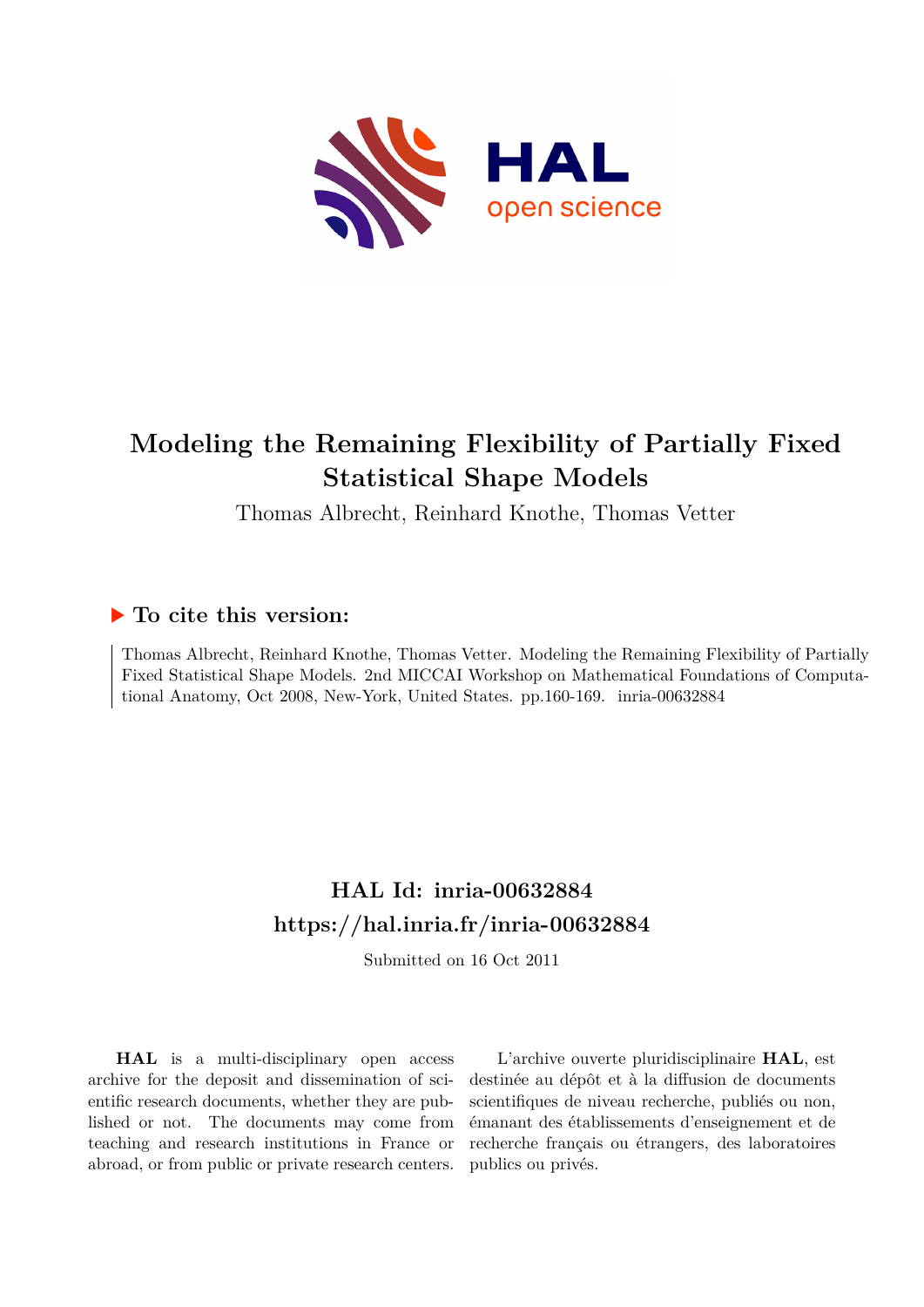## Modeling the Remaining Flexibility of Partially Fixed Statistical Shape Models

Thomas Albrecht, Reinhard Knothe, and Thomas Vetter

Computer Science Department, University of Basel, Switzerland {Thomas.Albrecht,Reinhard.Knothe,Thomas.Vetter}@unibas.ch

Abstract. Statistical shape models are widely used to model the variability of biological shapes. They can be used to reconstruct missing information given partial or noisy data. In case of partial data, many different reconstructions are possible, and one is not only interested in a plausible reconstruction but also the remaining flexibility within the model and the reliability of the reconstruction. We present a method to model the remaining flexibility when some part of a statistical shape model is fixed. Using such a flexibility model, we can give answers to questions like: Does one half of a human femur bone determine the other half? or How much is the shape of a face determined by its contour?

### 1 Introduction

Statistical shape models are widely used in medical image analysis, computational anatomy, and computer vision to model the variability of biological shapes, see [1–6] for instance. The variability of a certain class of shapes is deduced from a representative set of example data from this class.

If the example data sets represent the class of shapes well, the model can be fitted to virtually any individual shape within the class. It is even possible to fit the model to partial data from an individual, [7, 8]. The missing remaining data is automatically reconstructed by the model, yielding the most plausible reconstruction.

However, there may be many other possible reconstructions which fit the partial data equally well. The partial data only determines a part of the model, while the rest of the model may remain flexible. This paper focuses on modeling this remaining flexibility of the partially determined model.

Keeping a part  $x_b$  of the complete model x fixed, how much flexibility remains for the remaining part  $x_a$ ? In principle, as PCA models can be statistically interpreted by a multivariate Gaussian distribution with probability density function p, we can model the remaining flexibility by the conditional distribution  $p(\mathbf{x}_a|\mathbf{x}_b)$ . We will see however, that there is no nontrivial conditional distribution if more components are kept fixed than there are degrees of freedom in the model, as is usually the case in models built from a small set of examples.

In this case, we propose a method which models the remaining flexibility of the variable points when the fixed points are allowed to move slightly instead of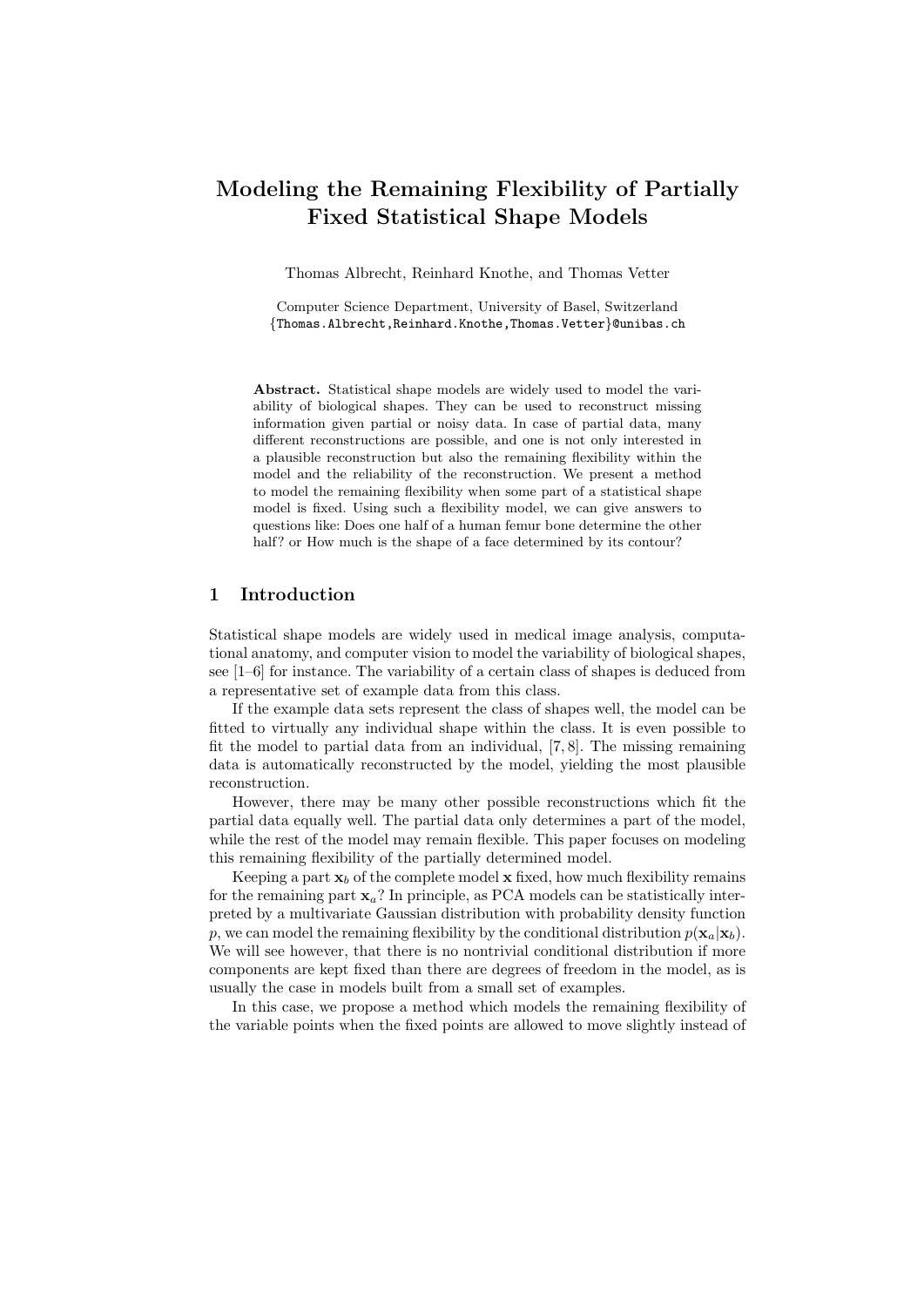being completely fixed. The method leads to a generalized eigenvalue problem which can be solved efficiently.

The remaining paper is organized as follows. In Section 2 we will review the well-known concept of PCA-based statistical shape models. In Section 3 we will derive an expression of the conditional distribution  $p(\mathbf{x}_a|\mathbf{x}_b)$  and investigate when this can actually be used. In Section 4, we will model the remaining flexibility when the fixed points are allowed to move slightly. In Section 5 we will use the proposed method to model the remaining flexibility of a shape model of the human femur bone when its distal part is fixed, and the remaining flexibility of a face model, when its contour is fixed.

Related Work. Virtually all cited papers deal with statistical shape models with applications in medicine or computer vision, [1–8]. Most notably, [5] uses Canonical Correlation Analysis to model the correlation between different parts of a statistical model, computing model coefficients which maximize the correlation between these parts. However, they do not address our problem of modeling the remaining flexibility when one part of the model is fixed.

### 2 Principle Component Analysis

The 3D statistical shape models used in this paper are based on a Principle Component Analysis (PCA) of a set of training data comprised of n 3D surfaces. Each surface is represented by a triangular mesh with the same number  $m \in \mathbb{N}$ of vertices, which are stacked into a data vector  $\mathbf{x} = (x_1, y_1, z_1, ... x_m, y_m, z_m)^T \in M$  $\mathbb{R}^M$  with  $M = 3m$ . The training surfaces need to be in correspondence.

As in all PCA models, the samples are assumed to be i.i.d. samples drawn from a multivariate normal distribution that is approximated by the estimated multivariate normal distribution  $\mathcal{N}(\bar{\mathbf{x}}, \Sigma)$ . The mean is estimated by the arithmetic mean  $\bar{\mathbf{x}} = \frac{1}{n} \sum_{i=1}^{n} \mathbf{x}_i$  of all samples. The covariance matrix  $\mathbf{\Sigma} \in \mathbb{R}^{M \times M}$ can be estimated from the mean-free data matrix  $\mathbf{X} := [\mathbf{x}_1 - \bar{\mathbf{x}}, \dots, \mathbf{x}_n - \bar{\mathbf{x}}] \in$  $\mathbb{R}^{M \times n}$  as  $\Sigma = \frac{1}{n} \mathbf{X} \mathbf{X}^T$ .

When  $X$  is decomposed with a (reduced) Singular Value Decomposition  $X = UWV<sup>T</sup>$  into the product of a column-orthonormal matrix  $U \in \mathbb{R}^{M \times n}$ , a diagonal matrix  $\mathbf{W} \in \mathbb{R}^{n \times n}$ , and an orthonormal matrix  $\mathbf{V} \in \mathbb{R}^{n \times n}$ , the covariance matrix can be expressed as  $\Sigma = \frac{1}{n} \mathbf{U} \mathbf{W}^2 \mathbf{U}^T$ .

The columns  $\mathbf{u}_i$  of the matrix **U** are the eigenvectors of  $\Sigma$ . They are known as the principal components of the model and describe the main modes of variation of the training data. Their corresponding eigenvalues  $\sigma_i^2 := \frac{1}{n} w_i^2$  describe the variance of the model projected onto these eigenvalues. They are arranged according to size so that  $\mathbf{u}_1$  is the direction with maximal projected variance  $\sigma_1^2$ .

One individual x in the object class modeled by the PCA model can be identified by its coefficients  $\boldsymbol{\alpha} = (\alpha_1, \dots, \alpha_n)^T \in \mathbb{R}^n$ :

$$
\mathbf{x} = \bar{\mathbf{x}} + \sum_{i=1}^{n} \alpha_i \sigma_i \mathbf{u}_i = \bar{\mathbf{x}} + \frac{1}{\sqrt{n}} \mathbf{U} \mathbf{W} \alpha.
$$
 (1)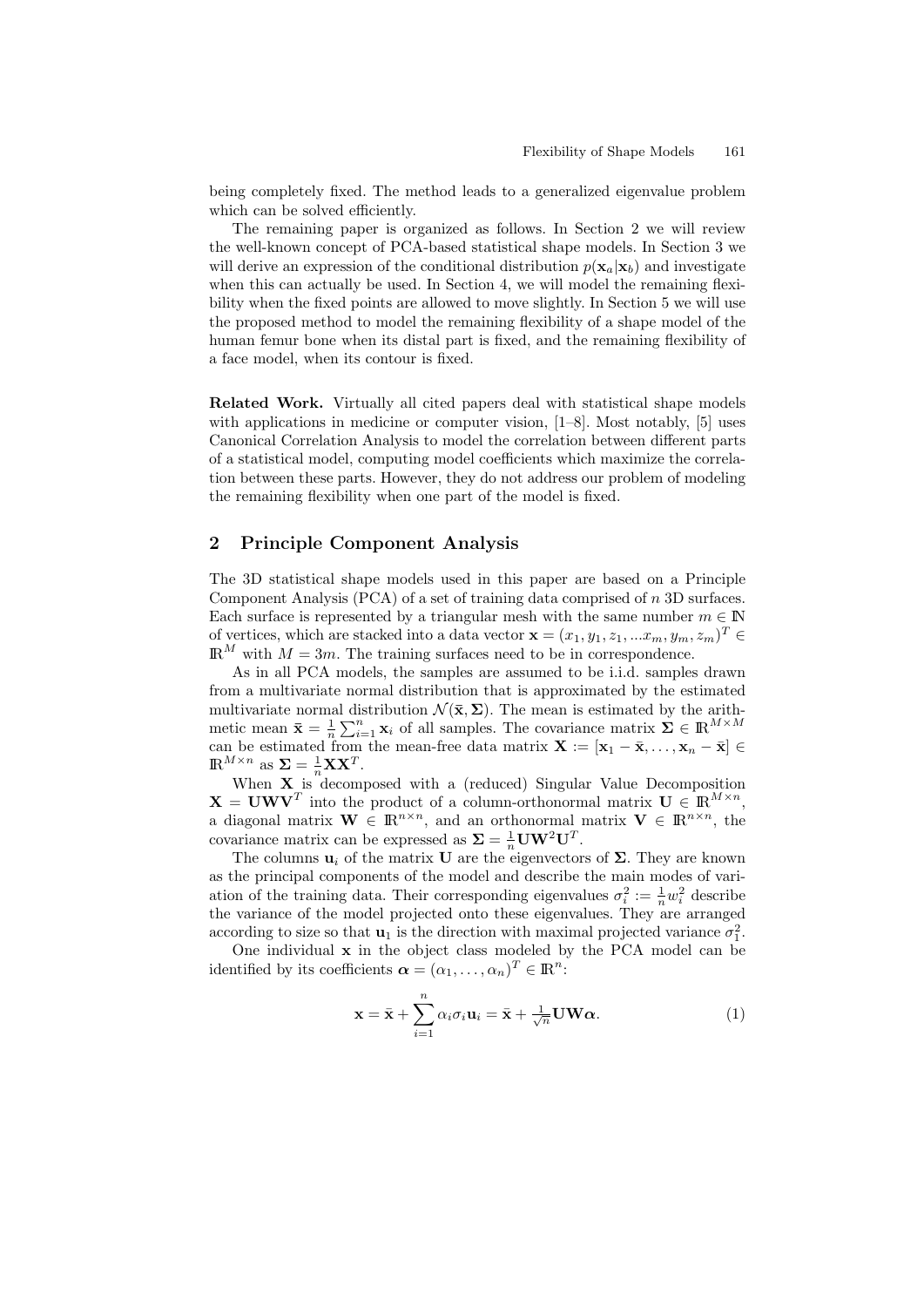162 Th. Albrecht et al.

Under the assumption that the data  $x$  is distributed according to a multivariate normal distribution  $\mathcal{N}(\bar{\mathbf{x}}, \Sigma)$ , the coefficient vector  $\alpha$  is distributed according to  $\mathcal{N}(\mathbf{0}, \mathbf{I}_n).$ 

In this paper two PCA models are used: A model of the femur bone, built from 21 CT scans of femur bones, which were hand-segmented and brought into correspondence with [9], and a model of the human face built from 100 face scans that were brought in correspondence with a modification of [10].

#### 3 Conditional Distribution

In a PCA-based statistical model, we now wish to fix a certain number  $l \in \mathbb{N}$  of points in the model in order to investigate how flexible the model remains with respect to the remaining  $m - l$  variable points. This means that we fix  $L = 3l$ components of the model vector x. Without loss of generality, we can assume that they are the last l components and **x** can be partitioned as  $\mathbf{x} = (\mathbf{x}_a, \mathbf{x}_b)^T$ .

As x is distributed according to a multivariate normal distribution, the conditional distribution is a also a multivariate normal distribution  $\mathcal{N}(\mu_{a|b}, \Sigma_{a|b})$ . Its mean and covariance can be calculated from  $\bar{\mathbf{x}}$  and  $\Sigma$ .

The matrix of principal components  $\mathbf{U} \in \mathbb{R}^{M \times n}$  can be partitioned according to x. For simplicity's sake, we define the matrix of the principal components scaled by the diagonal matrix  $\mathbf{W} \in \mathbb{R}^{n \times n}$  as  $\mathbf{Q} := \frac{1}{\sqrt{n}} \mathbf{U} \mathbf{W} \in \mathbb{R}^{M \times n}$ . We have

$$
\mathbf{U} = \begin{pmatrix} \mathbf{U}_a \\ \mathbf{U}_b \end{pmatrix}, \qquad \mathbf{Q} = \frac{1}{\sqrt{n}} \mathbf{U} \mathbf{W} = \frac{1}{\sqrt{n}} \begin{pmatrix} \mathbf{U}_a \mathbf{W} \\ \mathbf{U}_b \mathbf{W} \end{pmatrix} = \begin{pmatrix} \mathbf{Q}_a \\ \mathbf{Q}_b \end{pmatrix} \tag{2}
$$

The covariance matrix  $\Sigma \in \mathbb{R}^{M \times M}$  can be calculated from Q by  $\Sigma =$  $\frac{1}{n}$ **UW**<sup>2</sup>**U**<sup>T</sup> = **QQ**<sup>T</sup>. We can partition **Σ** as follows:

$$
\Sigma = \begin{pmatrix} \Sigma_{aa} \Sigma_{ab} \\ \Sigma_{ba} \Sigma_{bb} \end{pmatrix} = \begin{pmatrix} \mathbf{Q}_a \mathbf{Q}_a^T & \mathbf{Q}_a \mathbf{Q}_b^T \\ \mathbf{Q}_b \mathbf{Q}_a^T & \mathbf{Q}_b \mathbf{Q}_b^T \end{pmatrix} . \tag{3}
$$

Note that it is only possible to calculate a nontrivial conditional distribution if the matrix  $\Sigma_{bb}$  is invertible. A necessary condition for  $\Sigma_{bb}$  to be invertible is that the number of fixed degrees of freedom  $L$  is less the number of training examples n of the statistical model. Let us, for the moment, assume that  $\Sigma_{bb}$ is invertible and calculate the conditional distribution according. According to [11], the covariance matrix  $\Sigma_{a|b}$  of the can be expressed as:

$$
\Sigma_{a|b} = \Sigma_{aa} - \Sigma_{ab} \Sigma_{bb}^{-1} \Sigma_{ba}
$$
\n<sup>(4)</sup>

$$
= \mathbf{Q}_a \mathbf{Q}_a^T - \mathbf{Q}_a \mathbf{Q}_b^T (\mathbf{Q}_b \mathbf{Q}_b^T)^{-1} \mathbf{Q}_b \mathbf{Q}_a^T
$$
\n(5)

$$
= \mathbf{Q}_a \left( \mathbf{I}_n - \mathbf{Q}_b^T (\mathbf{Q}_b \mathbf{Q}_b^T)^{-1} \mathbf{Q}_b \right) \mathbf{Q}_a^T, \tag{6}
$$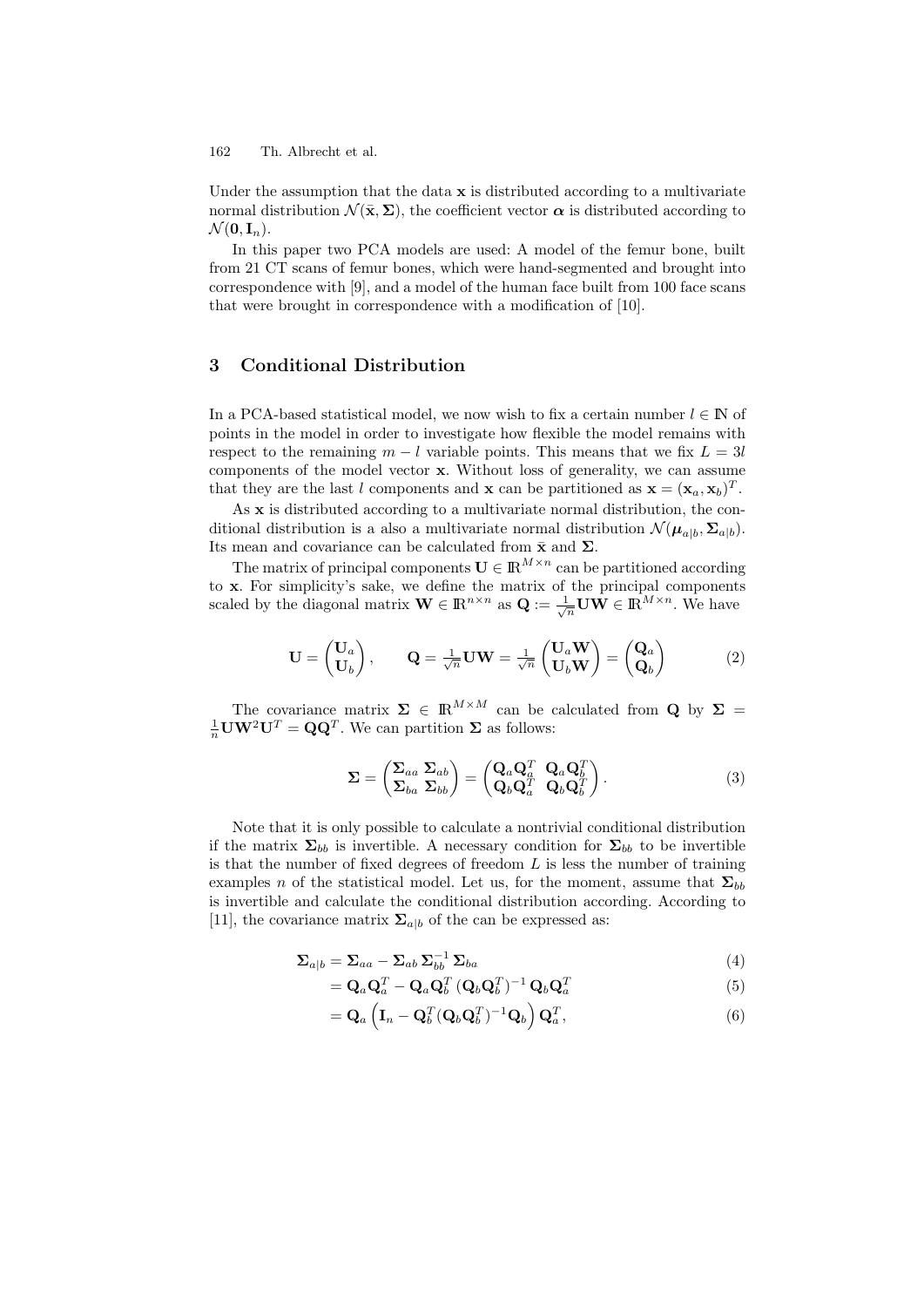where  $I_n$  denotes the  $(n \times n)$  identity matrix. While the original matrix U is column-orthonormal, the sub-matrix  $U_b$  defined in Equation (2) in not. Therefore, we perform an additional a singular value decomposition  $\dot{\mathbf{Q}}_b = \bar{\mathbf{U}}_b \mathbf{W}_b \mathbf{V}_b^T$ with a column-orthonormal  $\bar{U}_b$ . Thus, the expression can be expanded to:

$$
\Sigma_{a|b} = \mathbf{Q}_a \left( \mathbf{I}_n - \mathbf{V}_b \mathbf{W}_b \bar{\mathbf{U}}_b^T \bar{\mathbf{U}}_b \mathbf{W}_b^{-2} \bar{\mathbf{U}}_b^T \bar{\mathbf{U}}_b \mathbf{W}_b \mathbf{V}_b \right) \mathbf{Q}_a^T
$$
 (7)

$$
= \mathbf{Q}_a \left( \mathbf{I}_n - \mathbf{V}_b^T \mathbf{V}_b \right) \mathbf{Q}_a^T.
$$
 (8)

Where, in the last step, we have used  $\bar{\mathbf{U}}_b^T \bar{\mathbf{U}}_b = \mathbf{I}_n$ . Similarly, the mean  $\boldsymbol{\mu}_{a|b}$  is given as:

$$
\boldsymbol{\mu}_{a|b} = \bar{\mathbf{x}}_a + \boldsymbol{\Sigma}_{ab} \boldsymbol{\Sigma}_{bb}^{-1} (\mathbf{x}_b - \bar{\mathbf{x}}_b)
$$
\n(9)

$$
= \bar{\mathbf{x}}_a + \mathbf{Q}_a \mathbf{V}_b \mathbf{W}_b^{-1} \bar{\mathbf{U}}_b^T (\mathbf{x}_b - \bar{\mathbf{x}}_b), \tag{10}
$$

with  $\bar{\mathbf{x}} = (\bar{\mathbf{x}}_a, \bar{\mathbf{x}}_b)^T$ .

Provided that  $\Sigma_{bb}$  is invertible,  $\mathbf{x}_a$  can be reconstructed from  $\mathbf{x}_b$  as  $\boldsymbol{\mu}_{a|b}$ . This is the reconstruction presented in [7] as the maximum a posteriori reconstruction. All other reconstructions which fit  $\mathbf{x}_b$  are modeled by  $\mathcal{N}(\boldsymbol{\mu}_{a|b}, \boldsymbol{\Sigma}_{a|b})$ . The more flexibility this distribution allows, the less reliable the reconstruction by  $\mu_{a|b}$  is.

For each of these reconstructions, the fixed values  $x_b$  are matched equally well. Indeed, if we take a closer look at the expression for the covariance matrix  $\Sigma_{a|b}$  in Equation (8) we notice that the inner part  $(I_n - V_b^T V_b)$  is a projection onto the orthogonal complement of the column space of  $V_b$ . As  $V_b$  is the "input matrix" of the SVD of  $\mathbf{Q}_b$ , this projection is a projection onto the kernel of  $\mathbf{Q}_b$ . This means that the distribution  $\mathcal{N}(\mu_{a|b}, \Sigma_{a|b})$  models only linear combinations  $\mathbf{Q}_a \alpha$  of the scaled principal components for which  $\alpha$  is in the kernel of  $\mathbf{Q}_b$ , i.e.  $\mathbf{Q}_b \alpha = 0$ . So for all  $\alpha \sim \mathcal{N}(\mu_{a|b}, \Sigma_{a|b})$ , the deformation of the fixed points is zero.

**Invertibility of**  $\Sigma_{bb}$ **.** So far, we have assumed that  $\Sigma_{bb} = Q_b Q_b^T \in \mathbb{R}^{L \times L}$  is invertible, i.e. rank $(\mathbf{\Sigma}_{bb}) = L$ . However, if  $\mathbf{Q}_b$  has less than L linearly independent columns we have rank $(\Sigma_{bb}) < L$ . In particular, if the statistical model is built from less than  $L$  examples or less than  $L$  principal components are used, the rank of  $\Sigma_{bb}$  will be less than L and the above calculations involving an inversion of  $\Sigma_{bb}$  are not valid. In this case there is no nontrivial conditional distribution  $p(\mathbf{x}_a, \mathbf{x}_b)$ .

In this case the mean  $\mu_{a|b}$  can still be approximated by using the pseudoinverse of  $\Sigma_{bb}$  instead of its inverse, [7]. However, if we try to use the pseudoinverse for calculating the covariance matrix according to Equation (4), we get  $\Sigma_{a|b}=0.$ 

The problem is that the conditional distribution  $\mathcal{N}(\mu_{a|b}, \Sigma_{a|b})$  models only coefficient vectors from the kernel of  $\mathbf{Q}_b$ . Without a nontrivial kernel of  $\mathbf{Q}_b$ , it is not possible to calculate a nontrivial conditional distribution. Therefore, we propose that instead of looking for coefficient vectors  $\alpha \in \text{ker } \mathbf{Q}_b$ , i.e.  $\mathbf{Q}_b \alpha = 0$ ,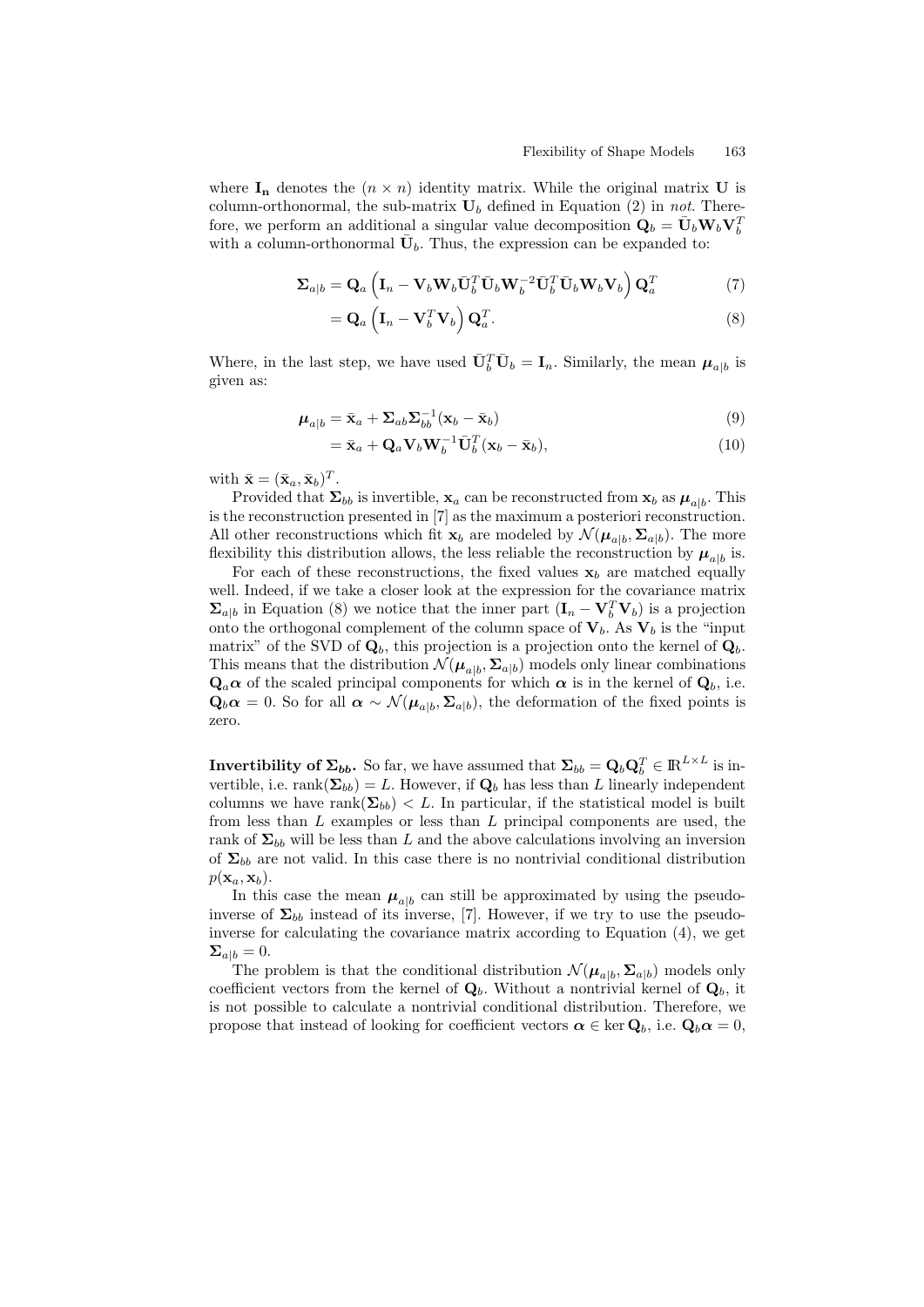164 Th. Albrecht et al.

we will look for coefficients for which  $\mathbf{Q}_b \alpha$  is small. This means that we relax the constraint of keeping the fixed points completely fixed to allowing them to move slightly.

It also has to be noted that even if there is a nontrivial kernel of  $\mathbf{Q}_b$ , it will most likely still be of interest to consider deformations which allow slight changes of the fixed points  $x_b$  when considering the remaining flexibility of the model.

#### 4 Generalized Eigenvalues

The aim is to model the flexibility of the variable points  $x_a$  when the fixed points  $x_b$  are allowed to move slightly. The deformations are given as  $\mathbf{Q}_a \alpha$  and  $\mathbf{Q}_b \alpha$ . A measure for the change caused by these deformations is the squared Euclidean norm of these vectors:

$$
\|\mathbf{Q}_a\boldsymbol{\alpha}\|^2 = \boldsymbol{\alpha}^T \mathbf{Q}_a^T \mathbf{Q}_a \boldsymbol{\alpha}, \quad \|\mathbf{Q}_b\boldsymbol{\alpha}\|^2 = \boldsymbol{\alpha}^T \mathbf{Q}_b^T \mathbf{Q}_b \boldsymbol{\alpha}.
$$
 (11)

As we are first and foremost interested in the coefficients  $\alpha$  which change the variable points  $x_a$  as much as possible, we can formulate our aim as a constrained maximization problem:

$$
\max_{\alpha \in \mathbb{R}^k} \alpha^T \mathbf{Q}_a^T \mathbf{Q}_a \alpha \tag{12}
$$

$$
subject to \t\boldsymbol{\alpha}^T \mathbf{Q}_b^T \mathbf{Q}_b \boldsymbol{\alpha} = c,
$$
\n(13)

where  $c \in \mathbb{R}^+$  quantifies the amount of change allowed in the fixed coefficients.

Introducing a Lagrangian multiplier  $\lambda$  and differentiating with respect to  $\alpha$ leads to the generalized eigenvalue problem:

$$
\mathbf{Q}_a^T \mathbf{Q}_a \boldsymbol{\alpha} = \lambda \mathbf{Q}_b^T \mathbf{Q}_b \boldsymbol{\alpha}.
$$
 (14)

Both matrices  $\mathbf{Q}_a^T \mathbf{Q}_a$  and  $\mathbf{Q}_b^T \mathbf{Q}_b$  are positive definite and symmetric. The generalized eigenvalue problem can be solved efficiently with standard software (LAPACK, MATLAB), yielding a set of generalized eigenvectors  $\{\boldsymbol{\alpha}_1, \ldots, \boldsymbol{\alpha}_k\}$ arranged according to the size of their corresponding generalized eigenvalues  $\{\lambda_1,\ldots,\lambda_k\}$ . The eigenvectors are scaled so that  $\|\mathbf{Q}_b\alpha_i\|^2 = \alpha_i^T\mathbf{Q}_b^T\mathbf{Q}_b\alpha_i = 1$ for  $i = 1, \ldots, k$ . If we pre-multiply Equation (14) by  $\alpha^T$ , we see that for an eigenvector  $\alpha_i$  and its eigenvalue  $\lambda_i$ , we have

$$
\|\mathbf{Q}_a\boldsymbol{\alpha}_i\|^2 = \lambda_i \|\mathbf{Q}_b\boldsymbol{\alpha}_i\|^2. \tag{15}
$$

This means that, measured in the squared Euclidean norm, the deformation determined by the coefficient vector  $\alpha_i \in \mathbb{R}^k$  changes the variable model points  $\lambda_i$  times as much the fixed ones. Therefore, the eigenvector  $\alpha_1$  corresponding to the largest eigenvalue  $\lambda_1$  is the coefficient vector which causes the largest change on the variable points (with a squared Euclidean norm of  $\lambda_1$ ), changing the fixed points only slightly (with a deformation with a squared Euclidean norm of 1). The last eigenvectors change the fixed points more than the variable ones. In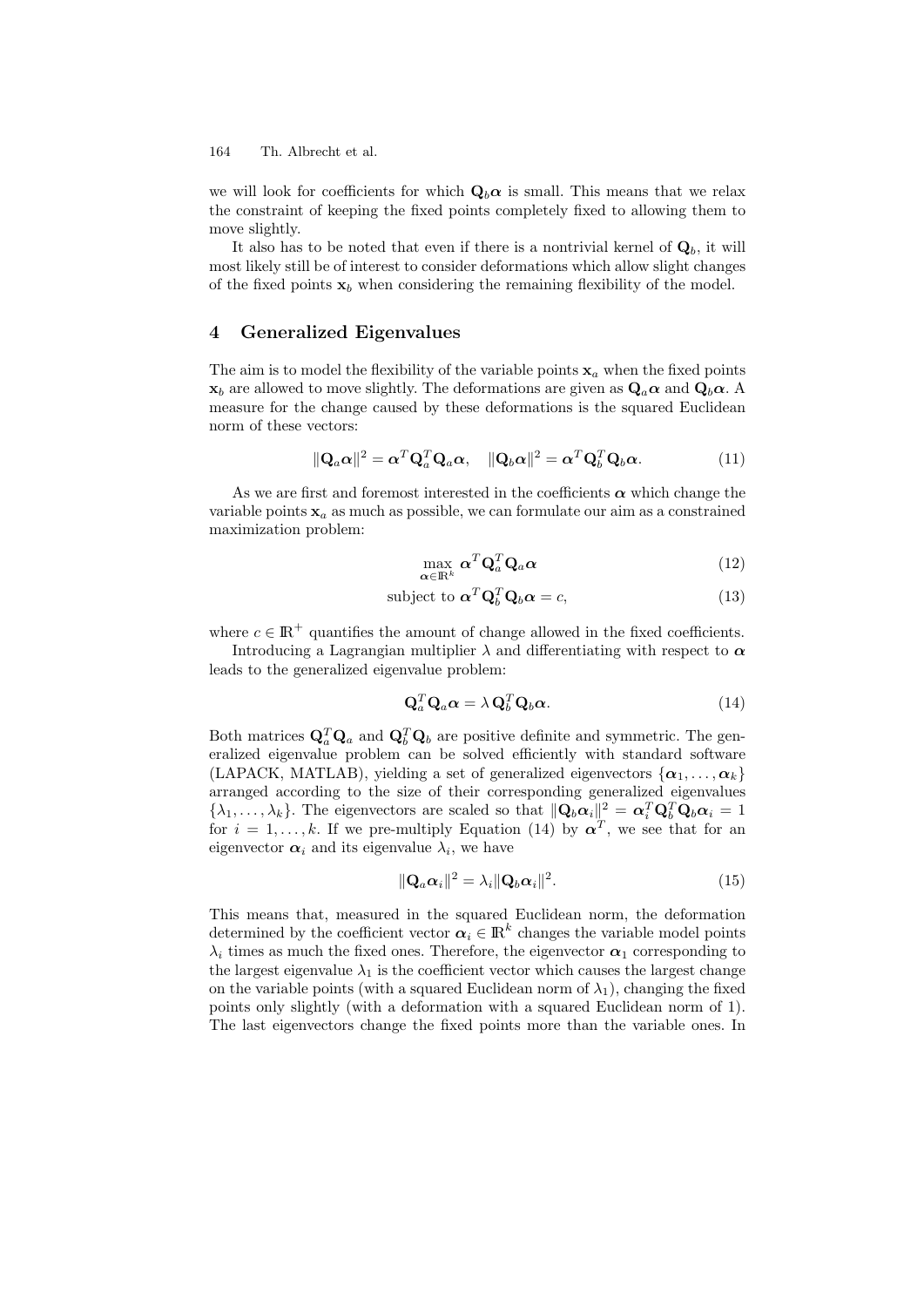

Fig. 1. In a statistical shape model of the human femur bone, the two first flexibility components  $\alpha_1$  and  $\alpha_2$  model those deformations that change the proximal part (gray) as much as possible, while changing the distal part (colored) as little as possible.

fact, exchanging fixed and variable points leads to the same eigenvalues, only inverted.

We call the coefficient vectors  $\alpha_i$  the flexibility components.  $\alpha_1$  is the first flexibility component. Just like the principal components of the PCA model, they can be scaled and added together to achieve different deformations from the mean. When a flexibility component  $\alpha_i$  is scaled by  $\sqrt{r}$  it causes a deformation of squared Euclidean norm r of the fixed points and of  $\lambda_i$  r of the variable points. The larger the eigenvalues  $\lambda_i$  are, the more flexibility remains for the fixed points and the less reliable a reconstruction of  $x_a$  from  $x_b$  is considered. In order to meat the constraint from Equation (13), the vectors have to be scaled by  $\sqrt{c}$ .

The squared Euclidean norm is not a very intuitive measure of the deformation as it implicitly depends on the number  $l$  of fixed points. A more intuitive measure is the mean squared norm, averaged over all  $l$  fixed points:

$$
\frac{1}{l}\sum_{k=1}^{l}(\mathbf{Q}_b\boldsymbol{\alpha}_i)_k^2 = \frac{1}{l}\|\mathbf{Q}_b\boldsymbol{\alpha}_i\|^2.
$$
 (16)

Therefore, if we scale the coefficient vectors  $\alpha_i$  by  $\sqrt{l}$ , and the coordinates of the model are given in millimeters, the squared deformation of one model point is 1 millimeter on average.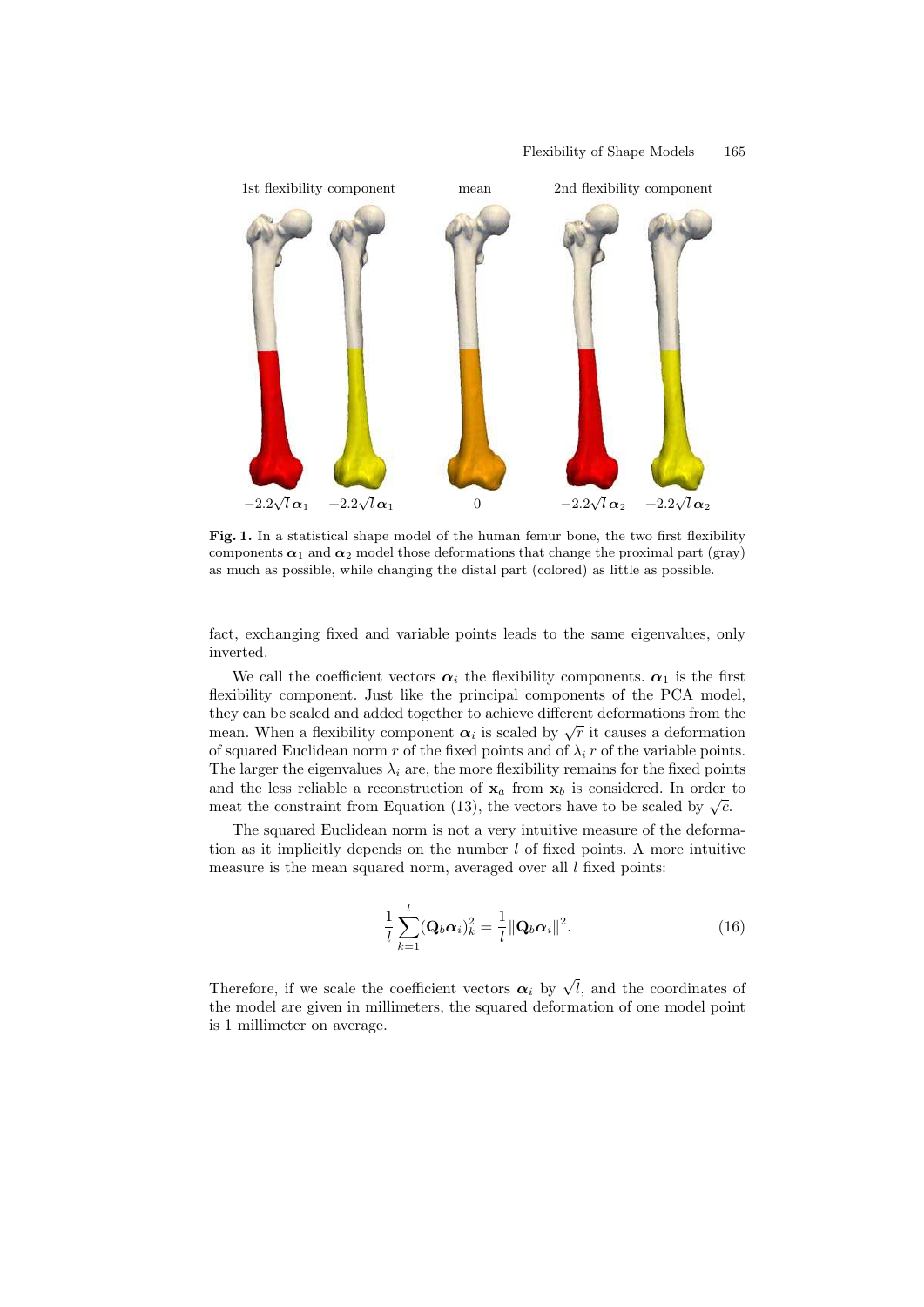#### 166 Th. Albrecht et al.



Fig. 2. For the examples shown in Figures 4 and 1, the deformation of the fixed vertices (blue) is compared with the flexibility of the full shape (red). The first flexibility components strongly affect the full shape, while they hardly alter the fixed vertices.

**Regularization.** The flexibility components  $\alpha_i$  are calculated as generalized eigenvectors. As outlined in Section 2, the coefficients  $\alpha$  of the PCA model are distributed according to a multivariate normal distribution  $\mathcal{N}(0, \mathbf{I}_n)$ . Without regularization, it is possible that some of the entries of  $\alpha_i$  can be extremely large. In terms of the distribution  $\mathcal{N}(0, \mathbf{I}_n)$ , such extremely large values are very unlikely and in practice they cause unnatural deformations of the modeled shape.

Up to a normalizing factor, the probability of a deformation caused by  $\alpha$ can be calculated by  $e^{-\frac{1}{2}||\alpha||^2}$ . By minimizing  $||\alpha||^2 = \alpha^T \alpha$ , the probability of the deformation is maximized. Therefore, we propose replacing the constraint in Equation (13) by the following constraint:

$$
\alpha^T \mathbf{Q}_b^T \mathbf{Q}_b \alpha + \eta \alpha^T \alpha = c,\tag{17}
$$

with a regularizing parameter  $\eta \in \mathbb{R}^+$ . In this way, we limit not only the deformation of the fixed points given by  $||\mathbf{Q}_b \alpha||^2$  but also the improbability of the deformation, given by  $\|\alpha\|^2$ . The corresponding generalized eigenvalue problem is a regularized version of Equation (14) and is given by:

$$
\mathbf{Q}_a^T \mathbf{Q}_a \alpha = \lambda \left( \mathbf{Q}_b^T \mathbf{Q}_b + \eta \mathbf{I}_n \right) \alpha. \tag{18}
$$

This system no longer admits extremely large values in the generalized eigenvectors  $\alpha_i$ . The parameter  $\eta$  controls the balance between the original problem and the regularizing effect of allowing only probable shapes.

Note that when we deform not the mean but a certain individual x, which is defined by coefficients  $\beta$ , the deformation coefficients  $\alpha$  are not distributed according to  $\mathcal{N}(0, \mathbf{I}_n)$  but according to  $\mathcal{N}(-\beta, \mathbf{I}_n)$ . Therefore it would make more sense to minimize  $\|\boldsymbol{\alpha}+\boldsymbol{\beta}\|^2 = (\boldsymbol{\alpha}+\boldsymbol{\beta})^T(\boldsymbol{\alpha}+\boldsymbol{\beta})$ . However, it is not obvious how to include such a constraint into a generalized eigenvalue problem like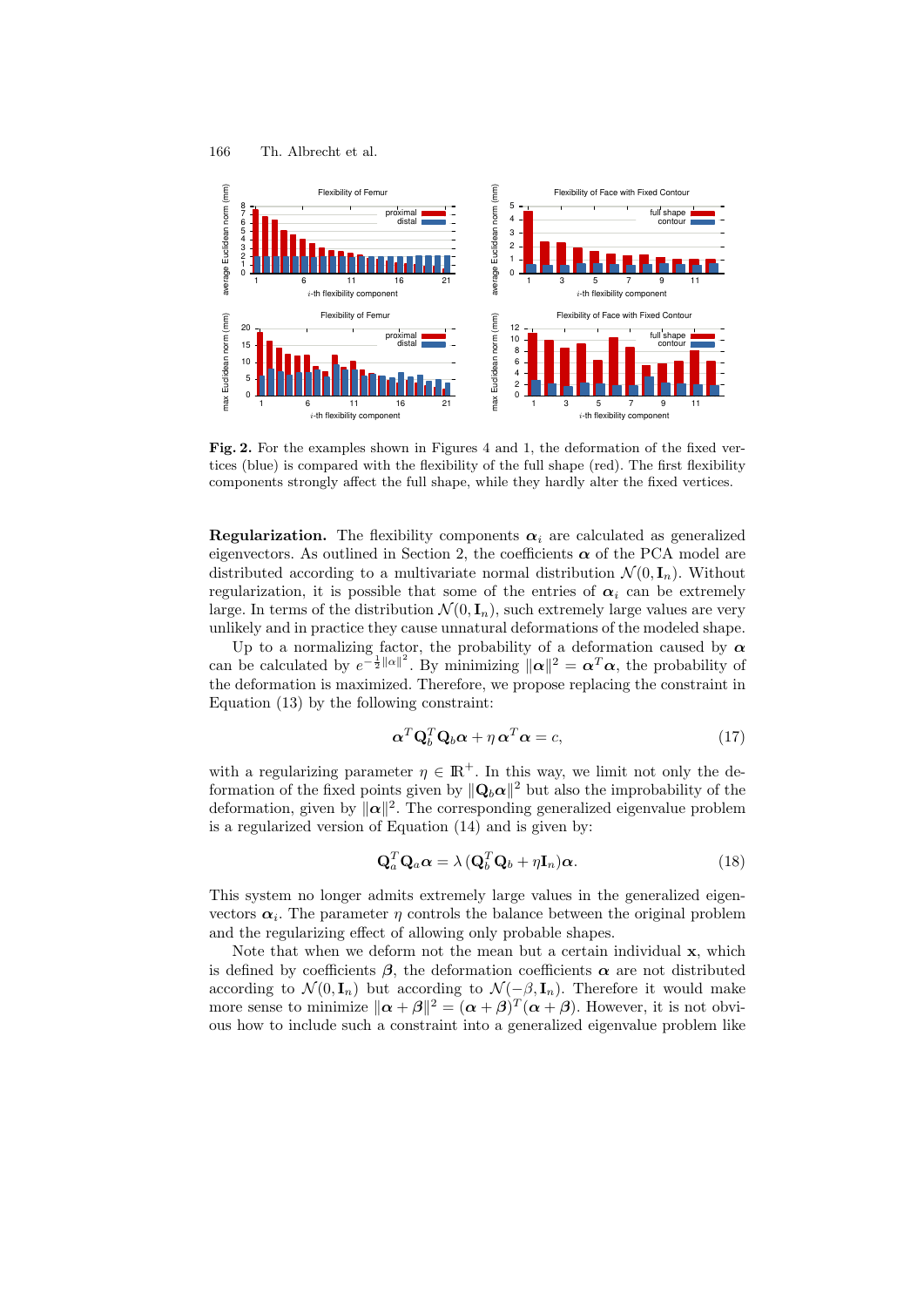

Fig. 3. The vertices on the contour in profile view are fixed (a). The 1st (b) and 2nd (c) flexibility components (see Figure 4) don't change the contour in profile view.

Equation (18). Therefore, we content ourselves with the proposed regularization, which penalizes large deformations, even though its statistical motivation is perfectible.

*Nontrivial kernel of*  $\mathbf{Q}_b$ . We have introduced the generalized eigenvalue problem Equation (14) in order to model the remaining flexibility of the variable points when it is not possible to calculate the conditional distribution  $p(\mathbf{x}_a|\mathbf{x}_b)$ , which is the case if and only if  $\mathbf{Q}_b$  has only the trivial kernel ker  $\mathbf{Q}_b = \{\mathbf{0}\}.$ 

But what happens to the generalized eigenvalue problem if  $\mathbf{Q}_b$  does have a nontrivial kernel? In this case, we can split up the space of all coefficients  $\alpha$ into the kernel of  $\mathbf{Q}_b$  and its orthogonal complement. In the kernel, we have all deformations which do not change the fixed points at all, which can be modeled by the conditional distribution. The covariance matrix in the kernel is simply  $\mathbf{Q}_a \mathbf{Q}_a^T$ , as in the kernel, the projection term from Equation (8),  $(\mathbf{I}_n - \mathbf{V}_b^T \mathbf{V}_b)$  =  $I_n$ . In the complement, we can compute the generalized eigenvalue problem in order to additionally allow deformations which change the fixed points slightly.

From a practical point of view, when ker  $\mathbf{Q}_b \neq \{0\}$  and therefore  $\mathbf{Q}_b^T \mathbf{Q}_b$ is singular, the aforementioned LAPACK or MATLAB routines return a basis for the kernel as generalized eigenvectors with eigenvalues infinity, as for these vectors we have  $\tilde{\mathbf{Q}}_b^T \mathbf{Q}_b \alpha_i = 0$ . The remaining eigenvalues span the complement of the kernel and are computed as usual.

If we use the regularized form of the generalized eigenvalue problem Equation (18), there will be no infinite eigenvalues, as the matrix  $(Q_b^T Q_b + \eta I_n)$  is always nonsingular. However, for vectors  $\alpha \in \ker \mathbf{Q}_b$ , we have  $(\mathbf{Q}_b^T \mathbf{Q}_b + \eta \mathbf{I}_n)\alpha =$  $\eta \alpha$ . Therefore, on ker  $\mathbf{Q}_b$ , we effectively solve the eigenvalue problem:

$$
\alpha^T \mathbf{Q}_a^T \mathbf{Q}_a \alpha = \lambda \eta \alpha, \qquad (19)
$$

whose eigenvectors corresponding to the largest eigenvalues maximize  $\|\mathbf{Q}_a\|^2$ . In this regularized case, there is no strict decomposition into ker  $\mathbf{Q}_b$  and its complement.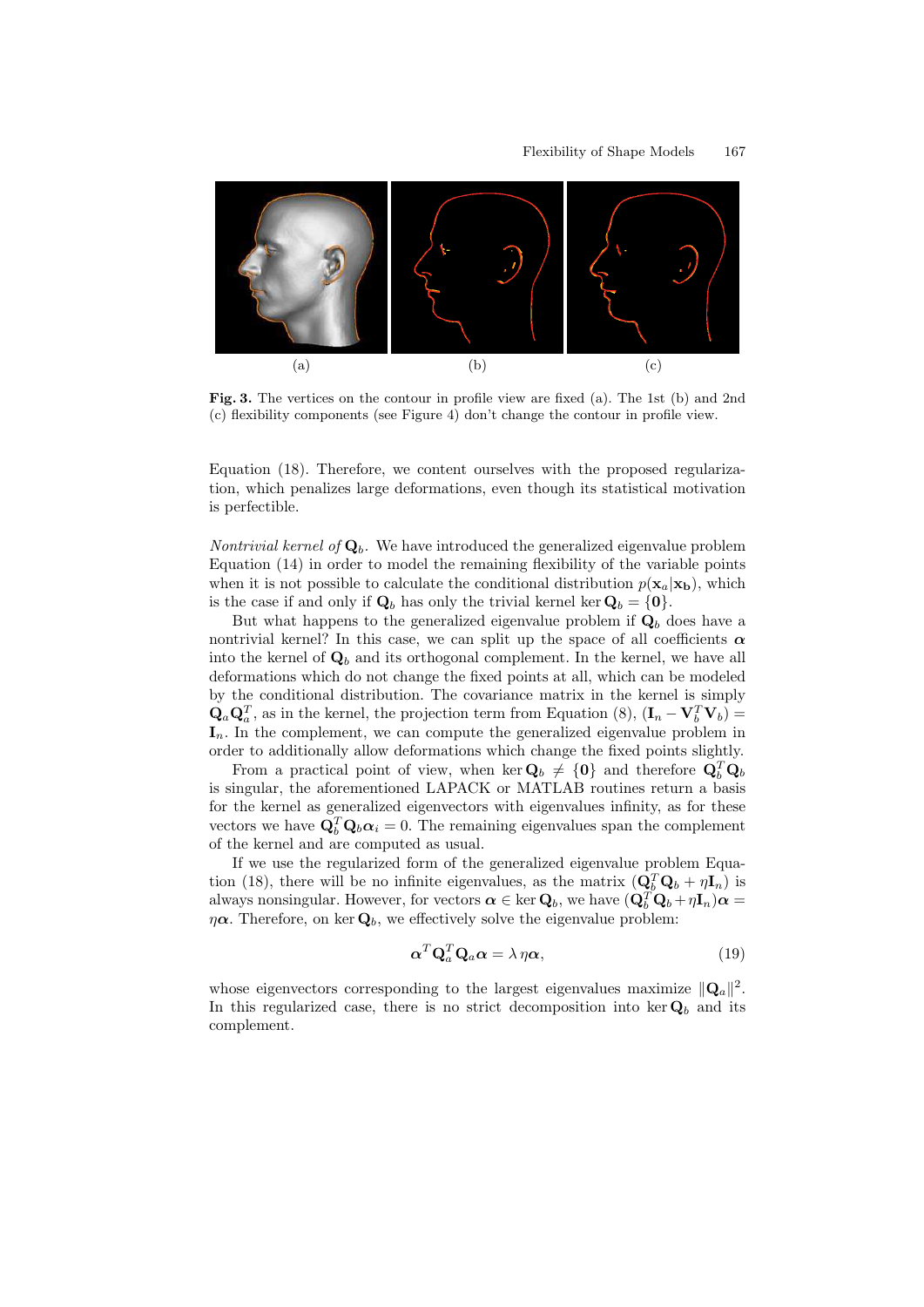

Fig. 4. A statistical shape model of human faces is used to model the remaining flexibility with fixed contour. The vertices on the contour in profile view (see also Figure 3) are fixed. The flexibility components model the remaining variability within the model. The 1st/2nd flexibility components is shown in the 1st/2nd row.

#### 5 Experiments and Conclusion

We demonstrate the use of the flexibility models for two different scenarios with two different models, one for the shape of human faces and one for the human femur bone.

In the case of the femur bone, we are interested in determining how well the distal (bottom) part of the femur determines the proximal (top) part, in order to estimate how reliable the model can be for reconstruction of missing or injured parts of the bone. In Figure 1, the distal part of the bone is colored. It corresponds to the fixed points  $x_b$ . From the generalized eigenvalue problem Equation (18), the flexibility components  $\alpha_i$  are calculated. The regularization parameter was chosen as  $\eta = 10$ . Figure 1 illustrates the effect of deforming the mean by  $\pm 2.2\sqrt{l}$  times the first two flexibility components  $\alpha_1$  and  $\alpha_2$ . Clearly, both the distal and the proximal part are changed, but the proximal part is much more heavily deformed. In Figure 2, the amount of deformation is plotted, measured in the mean and the maximum of the Euclidean norm of the deformation at each point. For the mean norm, the ratio is approximately equal to